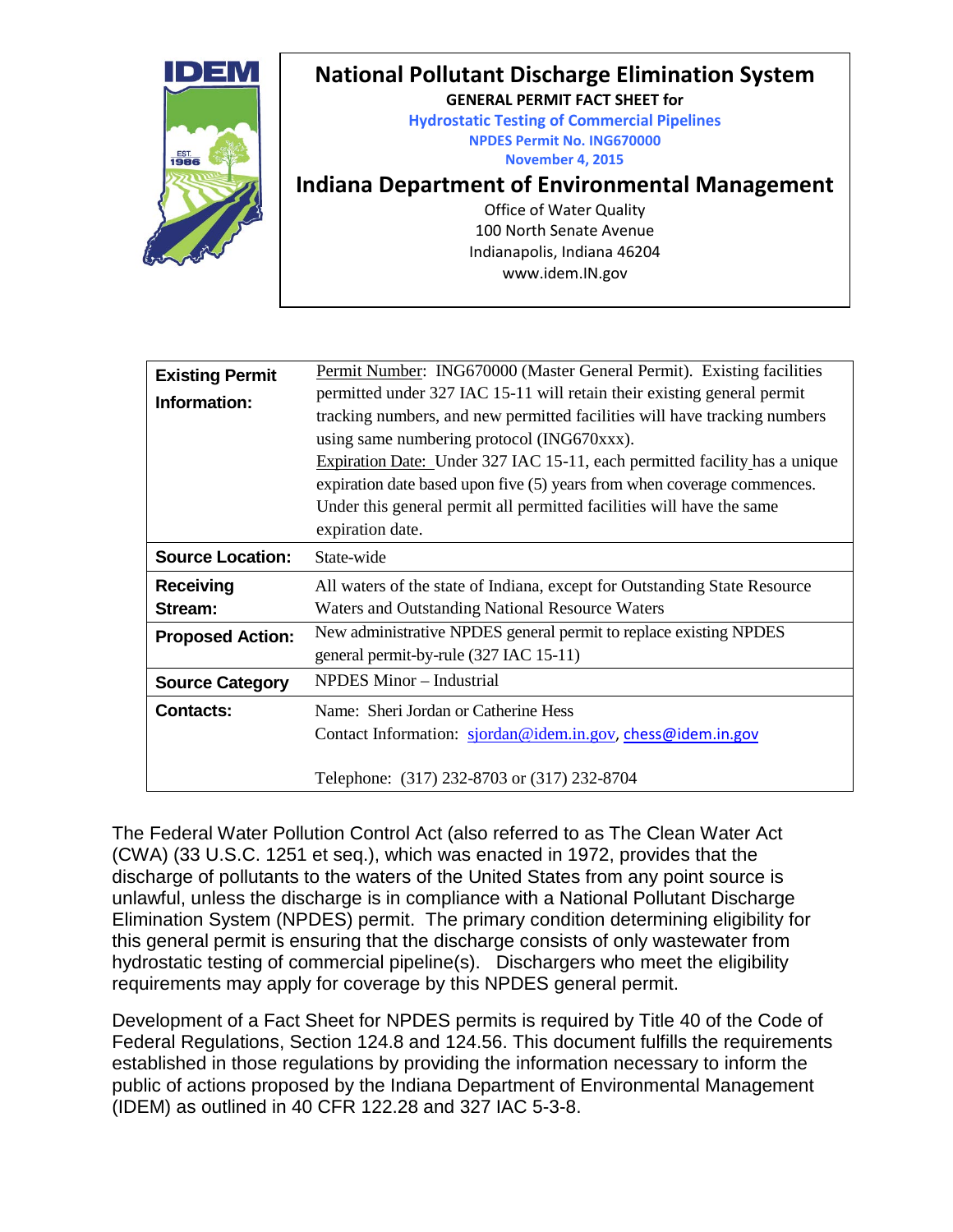### **A. Description of General Permit Category:**

The purpose of this general permit is to regulate the discharge of wastewater associated with hydrostatic testing of commercial pipelines so that the public health, existing uses, and aquatic biota are protected. "Wastewater discharge associated with hydrostatic testing of commercial pipelines" means the discharge from a conveyance used for collecting and conveying wastewater which is directly related to commercial pipelines. This includes discharge of water used for hydrostatic testing of new or used pipelines. A "commercial pipeline" is a pipeline, generally underground, that transports petroleum or natural gas.

NPDES general permits are developed and issued to cover multiple facilities engaged in the same process category instead of an individual facility within the State of Indiana. IDEM first developed a general NPDES permit-by-rule (327 IAC 15-11) for discharges of hydrostatic test water in 1994. As a result of statutory changes to Indiana law in 2011, IDEM is now changing its method of administering NPDES general permits by changing from a permit-by-rule format to an administrative format which utilizes a "master general permit" (EPA terminology) which will be renewed and reevaluated on a five-year interval. Persons who seek coverage under the master general permit will continue to be assigned permit tracking numbers beginning with "ING67" but coverage under the general permit will be limited to the permit term established in the master general permit once it is issued.

Discharges of wastewater associated with hydrostatic testing of commercial pipelines are similar and require generally the same effluent limitations and monitoring requirements. As of November 2015, there are approximately 7 facilities which are currently regulated under 327 IAC 15-11. The facilities covered by this general NPDES permit have typical daily flow volumes ranging from 0.0001 to 10.0 million gallons per day (MGD). The discharges are typically infrequent and may only occur on a single day or over a period of a few days during a month. Since the permit requirements for all these discharges are similar it is the opinion of IDEM that this category of sources is controlled more appropriately under a NPDES general permit. These discharges are similar in the following ways:

- 1) They are comprised solely of hydrostatic test water discharges.
- 2) They originate from metallic or PVC pipelines.
- 3) The pipelines being tested are intended for future transport or have previously transported or contained petroleum or petroleum-derived gases or liquids.

# **B. Geographic area covered:**

This general permit is intended to cover any discharge of hydrostatic test water from a commercial pipeline within the boundaries of the state of Indiana, except as denoted herein.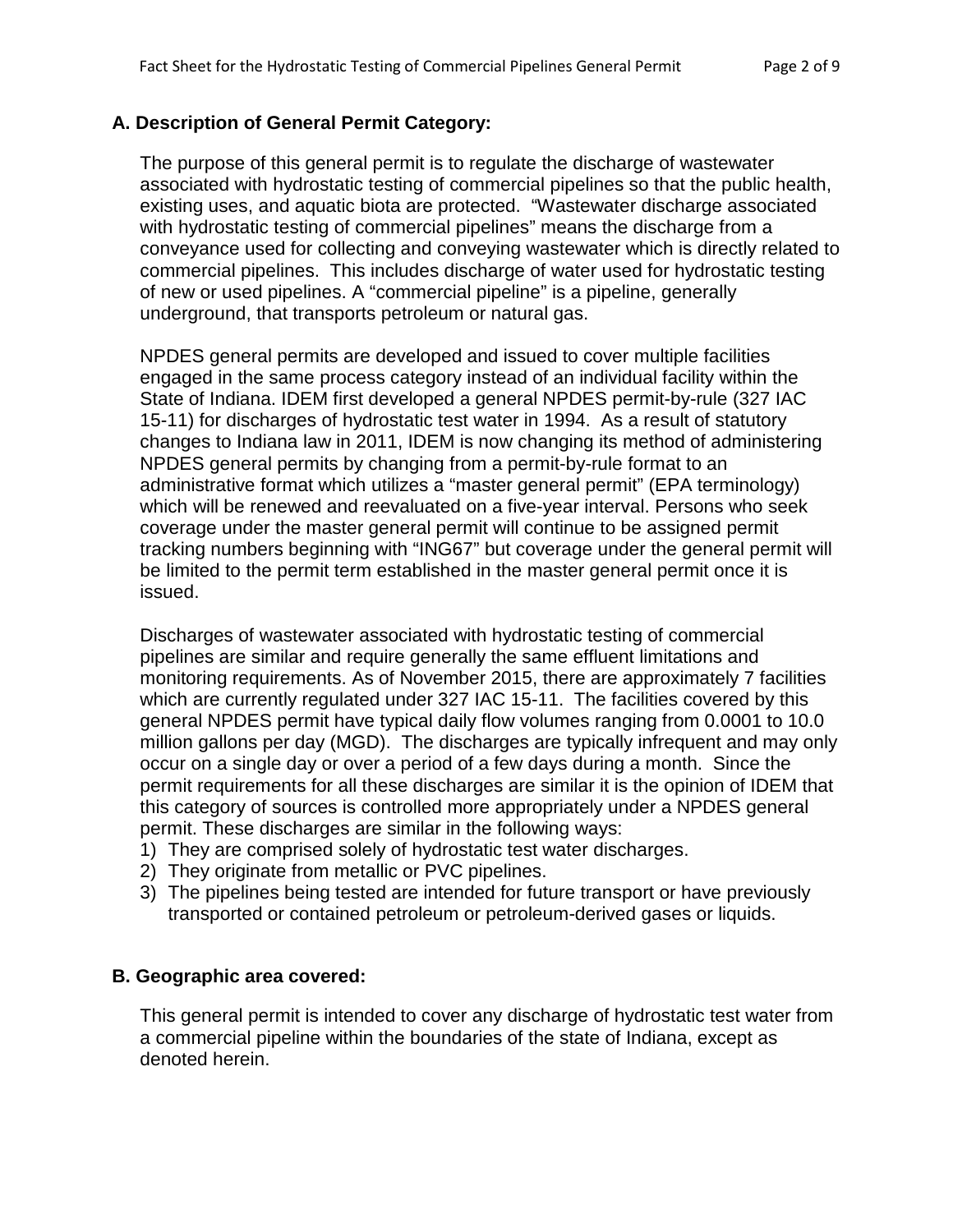### **C. Receiving waters:**

This general permit will authorize discharges to all surface waters of the State of Indiana, except for direct discharges to Outstanding State Resource Waters (OSRWs) and Outstanding National Resource Waters (ONRWs). Direct dischargers to OSRWs or ONRWs are required to obtain an individual NPDES permit to regulate their discharges.

# **D. Eligibility**

Discharges covered under this general permit will be from industrial facilities with discharges solely comprised of wastewater from hydrostatic testing of commercial pipelines. This general permit contains certain specific exclusions from coverage which are denoted in Section 1.3 of the permit. Dischargers proposing discharges not authorized by this permit will be required to apply for an individual NPDES permit.

The following discharges of hydrostatic test water from commercial pipelines are not authorized by this permit:

- direct discharges into waters that are designated as an ONRW defined at IC 13-11-2-149.5 or an OSRW defined at IC 13-11-2-149.6 and listed at 327 IAC 2-1.3-3(d);
- discharges to a receiving stream when the discharge results in an increase in the ambient concentration of a pollutant which contributes to the impairment of the receiving stream for that pollutant as identified on the current 303(d) list of impaired waters;
- discharges containing water treatment additives (WTAs) which have not received prior written approval from IDEM for the specific additive, use, and dosage at the particular site for which the Notice of Intent (NOI) is submitted; and
- discharges resulting from the cleaning of tanks and/or pipelines.

# **E. Application for Coverage:**

This general permit proposes to provide coverage for any discharges composed entirely of hydrostatic test water which meet the general permit criteria, are not precluded from general permit coverage, and where the discharger agrees to be regulated under the terms of the general permit.

Each discharger seeking coverage under this general permit must submit a Notice of Intent (NOI) form. Federal regulations found in 40 CFR 122.21(a) exclude persons covered by general permits from requirements to submit an application for an individual permit. NOI requirements are intended to establish a mechanism that can be used to establish a clear accounting of the number of permittees covered by the general permit, the identities, locations, mailing addresses, and nature of discharge.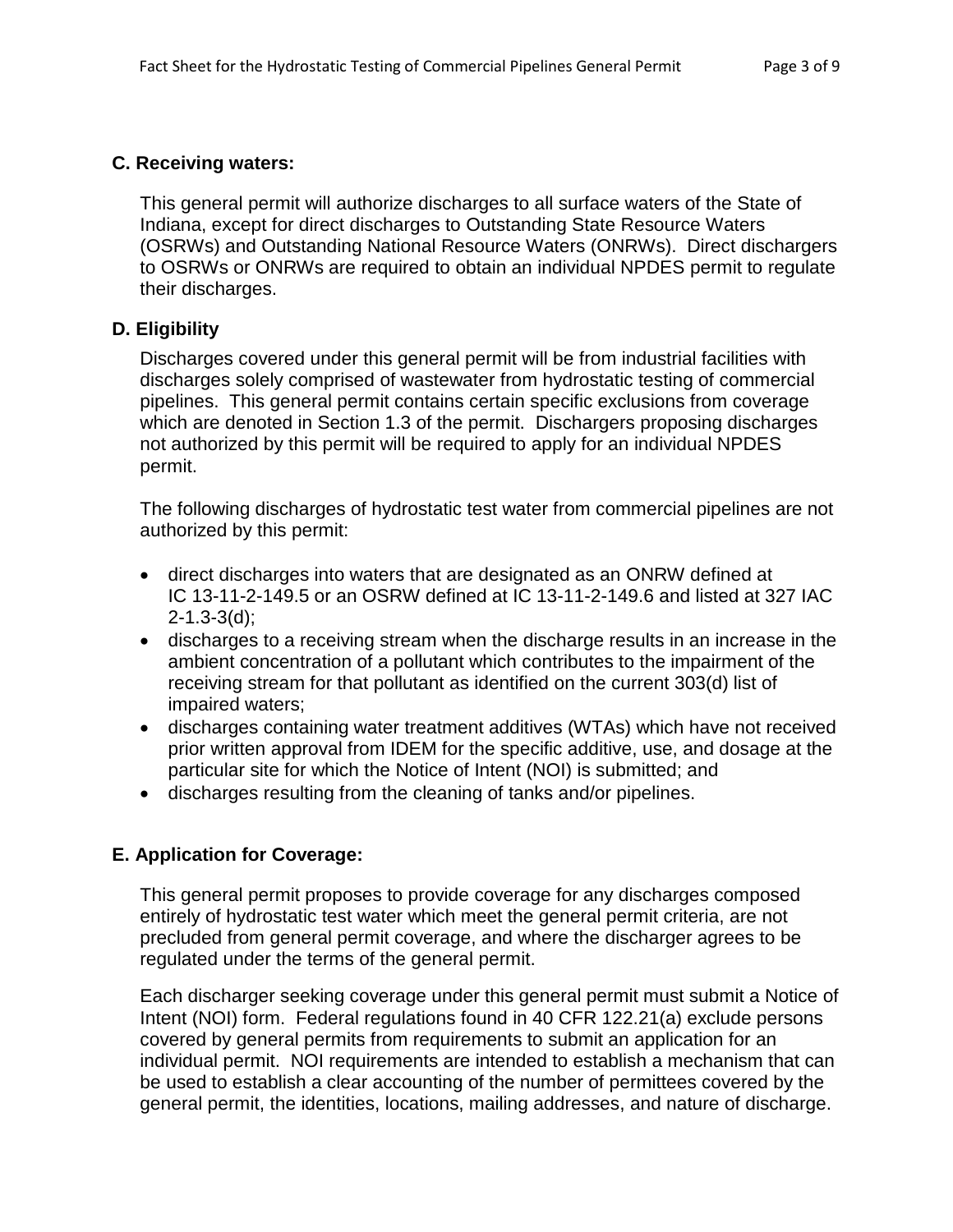# **F. Antidegradation Evaluation**

#### Nature of Discharge

Hydrostatic testing of pipelines is generally done on a periodic basis resulting in discharges that only last for a short term, temporary period. In accordance with Indiana's Antidegradation Standards and Implementation Procedures at 327 IAC 2-1.3-4, a new or increased discharge of non-bioaccumulative chemicals of concern which only occurs for a short term, temporary period lasting less than 12 months does not constitute a significant lowering of water and is not subject to further antidegradation review.

#### Wastewater Characterization

The pollutants expected to be discharged to the receiving stream from a new pipeline include oil and grease and total suspended solids. The purpose of issuing the NPDES permit to dischargers discharging hydrostatic test water from commercial pipelines is to ensure that the discharge to the receiving stream does not result in deleterious effects to aquatic life and is in compliance with 327 IAC 2-1-6 and 327 IAC 2-1.5-8, the minimum surface water quality standards.

The general permit imposes effluent limits based on treatment technology and water quality standards. The effluent limits are set at levels to ensure there is not a significant lowering of water quality of the stream receiving the discharge. Monitoring and limiting these parameters will ensure the proper operation of these systems and the best management practices being employed to control the wastewater being discharged.

Total residual chlorine limits and monitoring requirements are also included for facilities which use a potable water supply as the source water for the hydrostatic testing. Although the existing general permit-by rule at 327 IAC 15-11 did not include effluent limitations for total residual chlorine, it did not prohibit the use the potable water supplies as source waters for hydrostatic testing. Dischargers are not authorized to introduce chlorine for treatment of the source water or wastewater. The purpose of adding total residual chlorine (TRC) limits is to acknowledge the potential use of potable water and to ensure only de minimis discharges of TRC when potable water is used for hydrostatic testing.

### **Eligibility**

Pursuant to 327 IAC 15-2-9(b)(1)(A), applicable requirements contained in this general permit must be adequate to ensure compliance with the water quality standards contained in 327 IAC 2-1, or 327 IAC 2-1.5. Although existing commercial pipelines may contain crude petroleum, petroleum refined products and natural gas,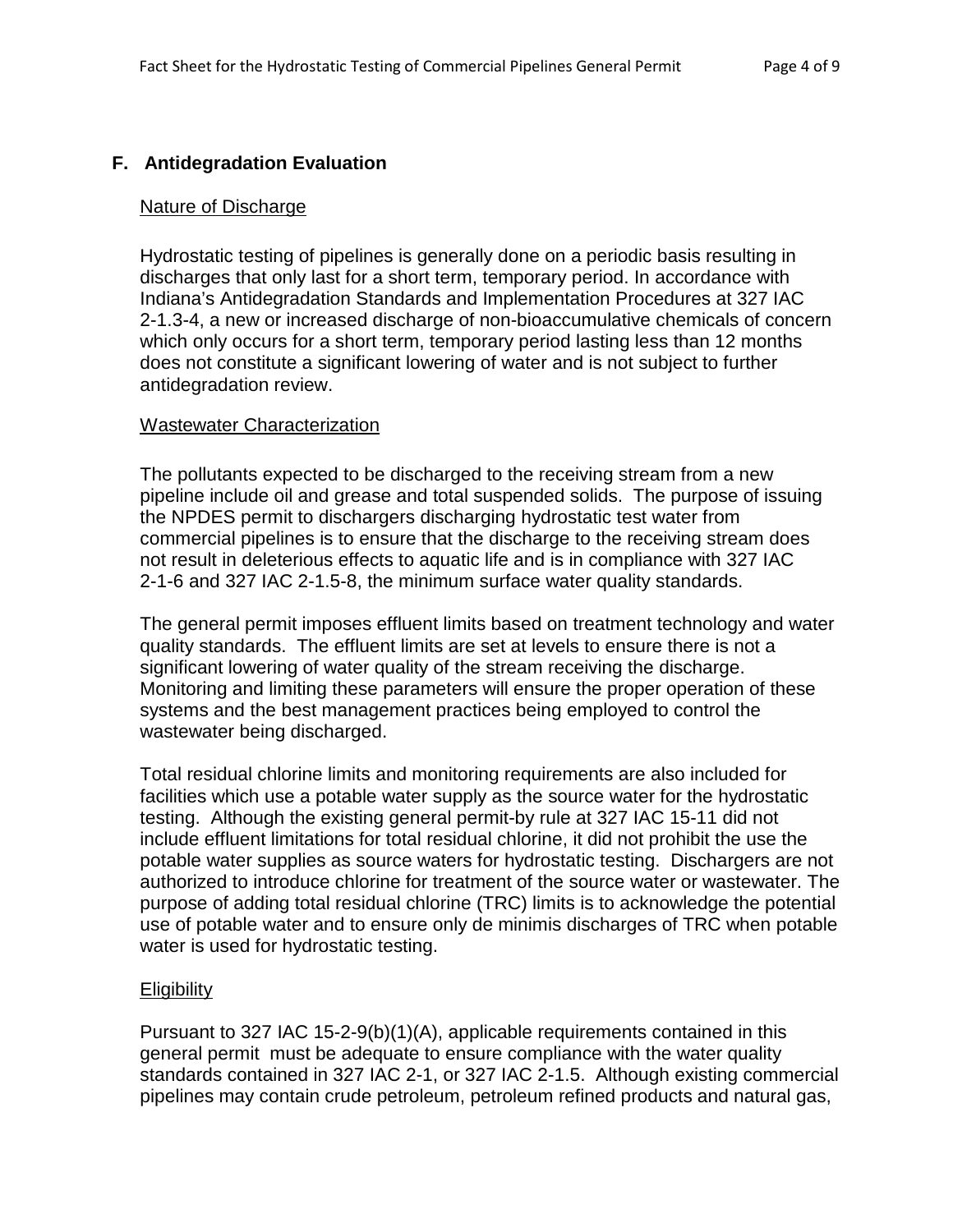pollutants which have numeric water quality criteria are not expected to be present due to the source and nature of this discharge. However, when a substance is found to be present in the discharge which shows a reasonable potential to exceed a numeric water quality criterion, that facility will be required to obtain an individual NPDES permit prior to discharging.

## **G. When to Apply**

All dischargers desiring coverage under this general permit must timely submit a Notice of Intent (NOI). The current NPDES general permit-by-rule (327 IAC 15-11) allows an NOI to be filed at least fifteen (15) days prior to the commencement of the proposed activity. Under the terms and conditions of this general permit, appropriate submission time frames, depending on the situation of the discharger are proposed (see Section 4.0 of general permit).

### **H. Permit Conditions:**

# **1) Narrative Water Quality Based Limits**

The narrative water quality standards contained in 327 IAC 2-1-6(a)(1) (A)-(E) and 327 IAC 2-1.5-8 have been included in this general permit to ensure that the narrative water quality criteria are met.

## **2) Current Numeric Permit Limits & Monitoring Requirements**

Under State and Federal law and regulations 40 CFR 122.44 and 327 IAC 5, a discharge permit must establish effluent limitations equivalent to best available technology economically achievable (BAT). For some industry categories, such effluent limitations have already been established by the EPA. This is not the case with discharges of hydrostatic test water; thus, IDEM used best professional judgment (BPJ) to choose effluent limitations that meet technology based levels equivalent to BAT.

- **a) Flow** is a standard parameter to be monitored in all NPDES permits. The requirement to report both the monthly average and daily maximum flows for each month has been retained from the general permit-by-rule. This parameter is required of all NPDES permits and is included in this permit in accordance with 327 IAC 5-2-13(a)(2).
- **b) Oil and Grease** is a common industrial pollutant and has the potential to be present in hydrostatic test water. The daily maximum effluent limitation for oil and grease of 15 mg/l is considered sufficient to ensure compliance with the narrative water quality criteria in 327 IAC 2-1-6(a) and 327 IAC 2-1.5-8 which prohibit a visible oil sheen on receiving waters. The effluent limitations and monitoring requirement for oil and grease is the same as that which exists in the current general permit-by-rule, 327 IAC 15-11.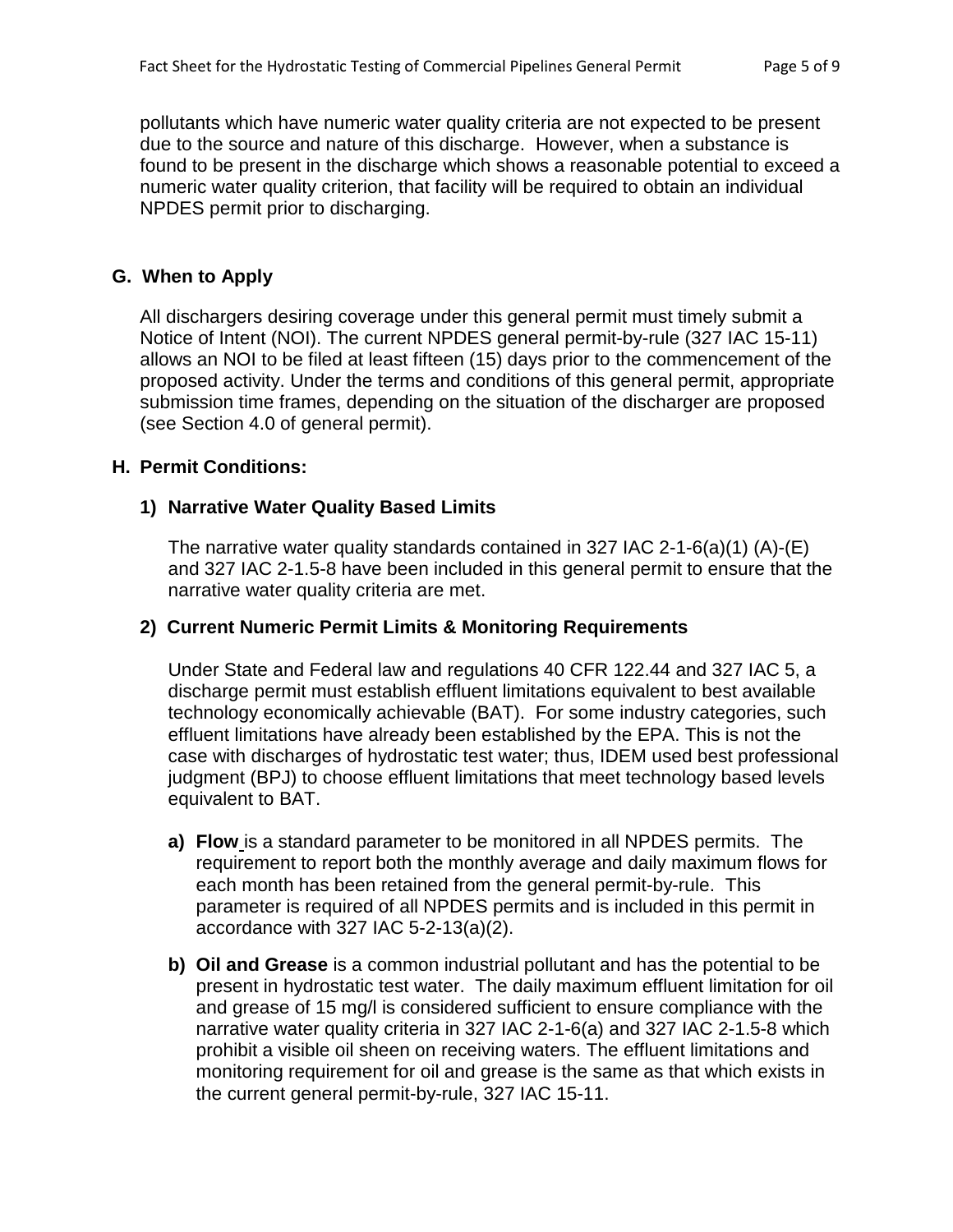- **c) pH** is included in the general permit to ensure that the discharge will not violate Indiana water quality standards. The proposed limit of 6.0 to 9.0 standard units (s.u.) is in accordance with the Indiana Water Quality Standards (327 IAC 2-1-6 and 327 IAC 2-1.5-8). The effluent limitations and monitoring requirement for pH is the same as that which exists in the current general permit-by-rule, 327 IAC 15-11.
- **d) Total Suspended Solids (TSS)** is limited to a daily maximum of 45 mg/l. This limitation is based on the best professional judgment (BPJ) of the technology and corresponding effluent limitations equivalent to the best conventional treatment (BCT) in accordance with 327 IAC 5-2-10(6). The effluent limitations and monitoring requirements for TSS are the same as that which exists in the current general permit-by-rule, 327 IAC 15-11.
- **e) Total Flow**. An additional reporting requirement is being added to require permittees to monitor and report the total flow value for the month in units of million gallons (mgal). This requirement has been a parameter listed on the Discharge Monitoring Report forms for all NPDES permittees for the past several years, and it is included to assist IDEM in properly assessing the annual permit operating fees set forth under IC 13-18-20.
- **f) Total Residual Chlorine (TRC)** is limited to a daily maximum of 0.02 mg/l. The effluent limitation for TRC is 0.02 mg/l as a daily maximum. This limit is derived from 327 IAC 2-1-6. (Table 1 - Water Quality Criteria for Specific Substances) and 327 IAC 2-1.5-8 (Table 8-1; Surface Water Quality Criteria for Protection of Aquatic Life) and assumes that the discharge is likely to occur when there is little or no dilution available in the receiving waters. Since this effluent limitation (0.02 mg/l) is less than the LOQ value (0.06 mg/l), the permittee may report "< 0.06" for the daily maximum if the testing result(s) are less than the LOQ value. For any month in which the permittee does not utilize chlorinated intake water, the permittee may report "n/a" for this parameter. This parameter is included in the event that a potable water supply is utilized as the source water for the hydrostatic test water.

### **3) Monitoring and Reporting Requirements**

Monitoring requirements for all pollutant parameters are set at 1 x Daily. Grab samples of each pollutant parameter shall be taken of the hydrostatic test water being discharged as it leaves the pipeline being tested or after receiving treatment at the beginning and at the end of the discharge and two (2) times during the discharge at evenly spaced time intervals. All of the grab samples shall be combined into one (1) composite sample at the end of the test period for analysis. If the permittee does not utilize a potable water supply as the source water for the hydrostatic testing, then the permittee can report "n/a" for TRC on the federal Discharge Monitoring Reports (DMRs) and state Monthly Monitoring Reports (MMRs).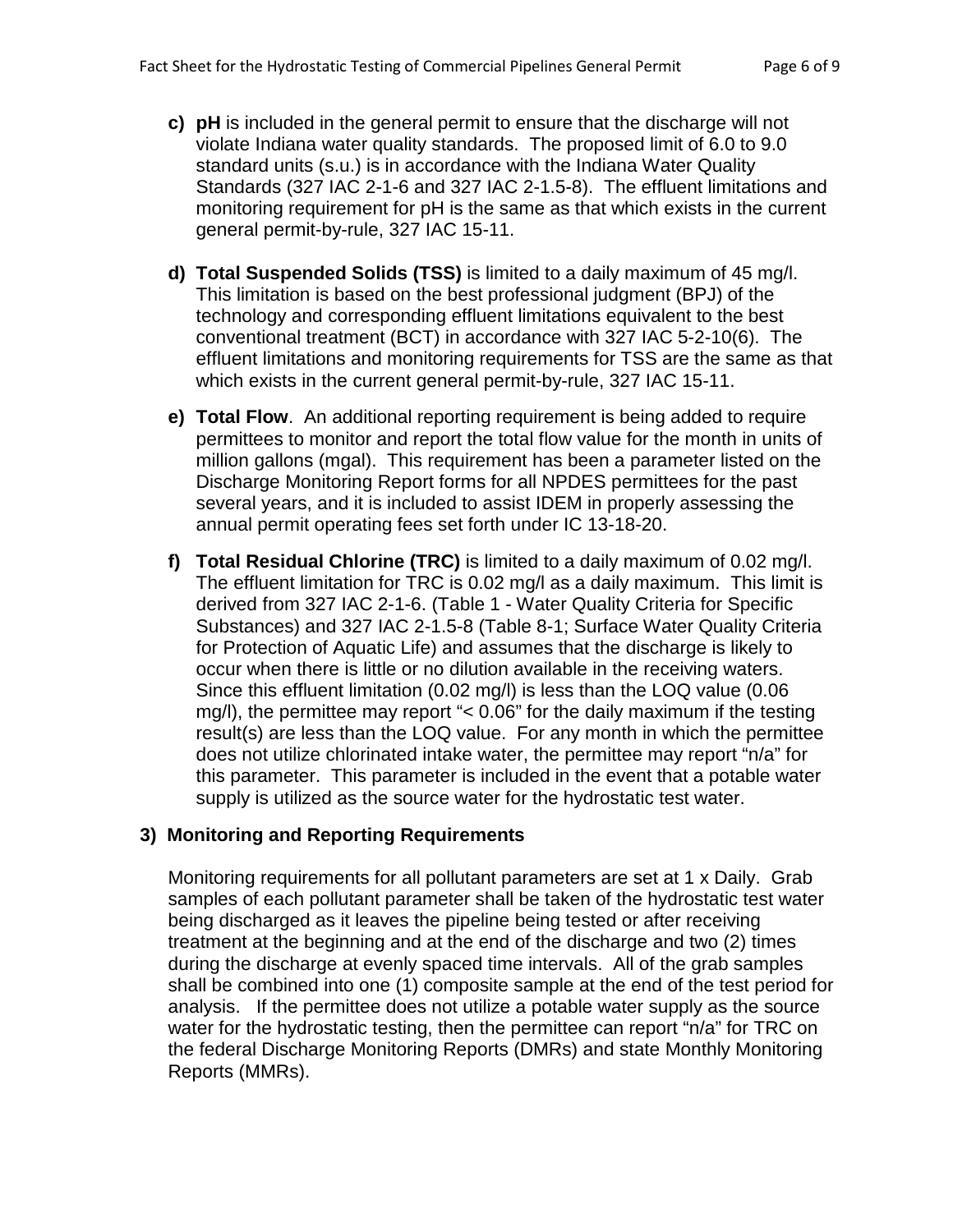Total flow volume for the month must be calculated once monthly. The permittee is required to complete and submit federal DMRs and state MMRs to IDEM containing the results obtained during the previous monitoring period by the 28th day of the month following the monitoring period.

The permittee may choose to or may be required to enroll in the NetDMR program for the electronic submittal of the federal DMR and the state MMR forms in lieu of submitting them via U.S. Mail. Once approved by IDEM, the permittee may use this process for submitting reports in lieu of submitting hard copies of the reports to IDEM.

### **I. Reporting Spills and Noncompliance**

All persons covered by this general permit must monitor for, identify, and report adverse incidents. If a person covered by this general permit observes or is otherwise made aware of an adverse incident that may have resulted from a discharge, the person must notify IDEM by telephone at **(888) 233-7745:**

- immediately for incidents which pose a significant danger to human health or the environment,
- as soon as possible but within two (2) hours of discovery for any adverse incidents resulting in death or acute injury or illness to animals or humans (see 327 IAC 2-6.1), and
- within 24 hours of the person becoming aware of the adverse incident for any other adverse incidents not listed above.

The permittee shall also submit a written report to IDEM within 5 days of the permittee becoming aware of the incident and may be submitted by U.S. Mail, by fax, or by email (such reports must be sent to: [wwreports@idem.IN.gov](mailto:wwreports@idem.IN.gov) ).

Spills from the permitted facility meeting the definition of a spill under 327 IAC 2-6.1-4(15), the applicability requirements of 327 IAC 2-6.1-1, and the Reportable Spills requirements of 327 IAC 2-6.1-5 (other than those meeting an exclusion under 327 IAC 2-6.1-3 or the criteria outlined below) are subject to the Reporting Responsibilities of 327 IAC 2-6.1-7.

It should be noted that the reporting requirements of 327 IAC 2-6.1 do not apply to those discharges or exceedances that are under the jurisdiction of an applicable permit when the substance in question is covered by the permit and death or acute injury or illness to animals or humans does not occur. In order for a discharge or exceedance to be under the jurisdiction of this NPDES permit, the substance in question (a) must have been discharged in the normal course of operation from an outfall listed in this permit, and (b) must have been discharged from an outfall for which the permittee has authorization to discharge that substance.